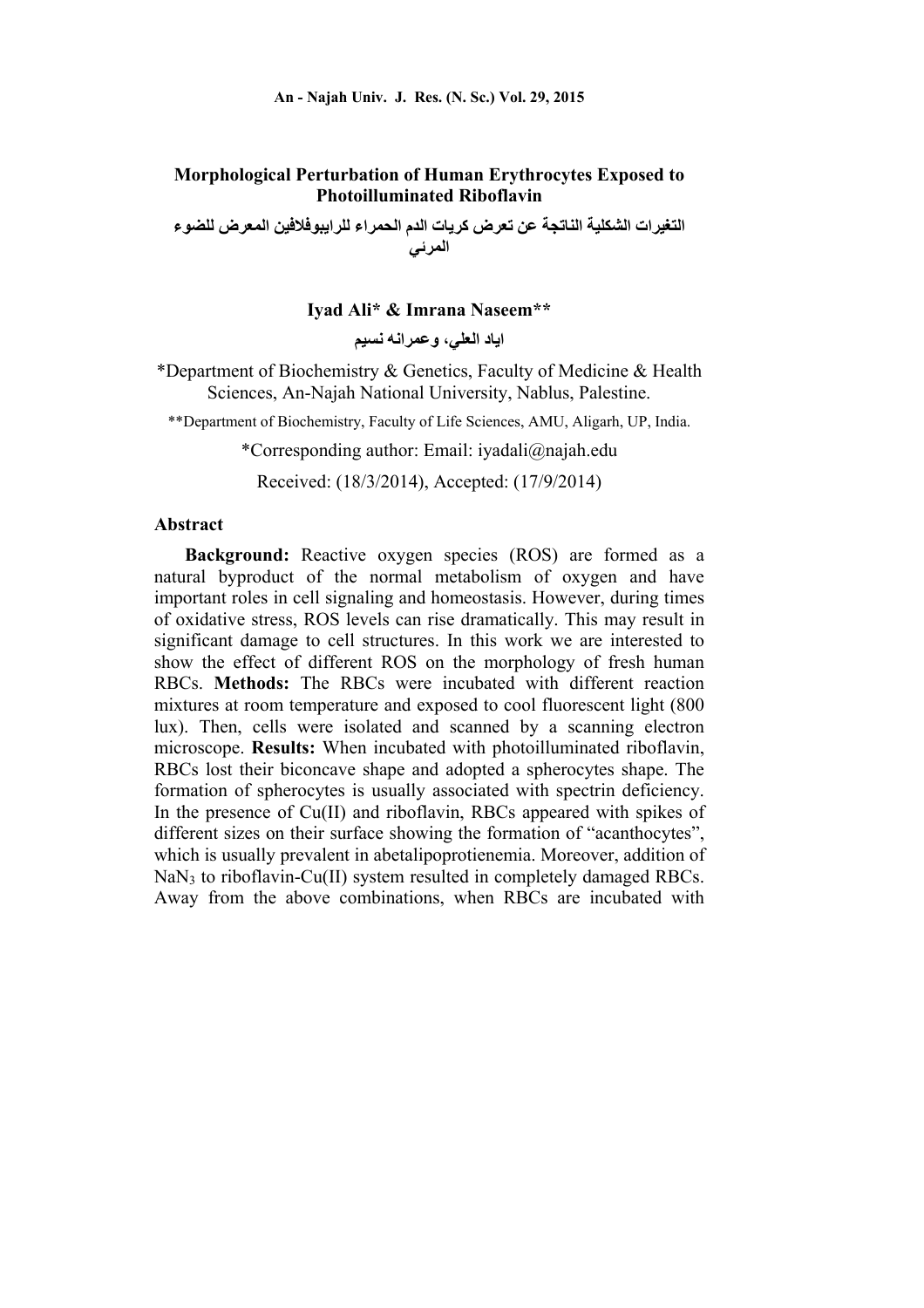riboflavin-aminophylline combination, they appeared with spikes of equal lengths and sizes on their surface "echinocytes", which usually appear in different diseases like pyruvate kinase deficiency and uremia. **Conclusion**: Red blood cells undergo different morphological changes when incubated in each of the above combinations, most probably due to the formation of different ROS and these ROS could be involved in different pathological consequences.

**Keywords**: Riboflavin, ROS, RBC, Morphology, Scanning Electron Microscope.

#### **الملخص**

تتأثر كريات الدم الحمراء بالظروف السابقة بطرق مختلفة نتيجة لتكون انواع مختلفة من جذور االكسجين الحرة وھذا يطرح تساؤل عن الدور التي تلعبه جذور االكسجين الحرة في آلية حدوث االمراض المختلفة. **أرضية البحث:** جذور االكسجين الحرة تتكون كنواتج جانبية لكثير من العمليات الحيوية في جسم االنسان، ولھا دور اساسي في تنظيم كثير من العمليات. أثناء اوقات االكسدة تتغلب جذور االكسجين الحرة على موانع االكسدة بشكل كبير، وھذا قد يؤدي الى تدمير الخاليا. في ھذه الدراسة قمنا بدراسة آثار جذور االكسجين الحرة على شكل كريات الدم الحمراء. **طريقة العمل:** تم تعريض كريات الدم الحمراء لعدة انواع من التفاعالت على درجة حرارة الغرفة وبوجود قوة ضوء مرئي مقداره 800 لوكس. تم عزل كريات الدم الحمراء ودراسة التغيرات باستخدام الميكروسكوب االلكتروني. **النتائج:** عندما تعرضت كريات الدم الحمراء ل رايبوفالفين المعرض للضوء فقدت كريات الدم الحمراء شكلھا القرصي المقعر الوجهين واصبحت كروية. وهذا الشكل الكروي يحدث ايضاً كنتيجة لنقص بروتين ال "سبكترين". أما بوجود النحاس باالضافة الى الرايبوفالفين والضوء، فأن كريات الدم الحمراء يظھر على سطحھا نتوءات بأطوال مختلفة وھذا الشكل يسمى "اكانثوسايت" وعادة تظھر ھذه االشكال في حاالت ابيتااليبوبروتينيميا. أما عند اضافة ازايد الصوديوم الى التفاعل االخير نتج التكسر التام لكريات الدم الحمراء. وبعيدا عن ما ذكر، عند تعرض كريات الدم الحمراء لخليط من الرايبوفالفين و االمينوفيلين وبوجود الضوء، ظھرت اشكال جديدية لكريات الدم الحمراء تسمى "ايكاينوسايت" وھذه االشكال تظھر في حاالت مرضية كنقص البايروفيت واليوريميا.

#### **Background**

Recent evidence suggests that oxidative stress contributes significantly to the regulation of hematopoietic cell homeostasis (Ghaffari, 2008). In particular, red blood cells (RBCs) and hematopoietic stem cells are highly sensitive to deregulated accumulation of reactive

An - Najah Univ. J. Res. (N. Sc.) Vol. 29, 2015 -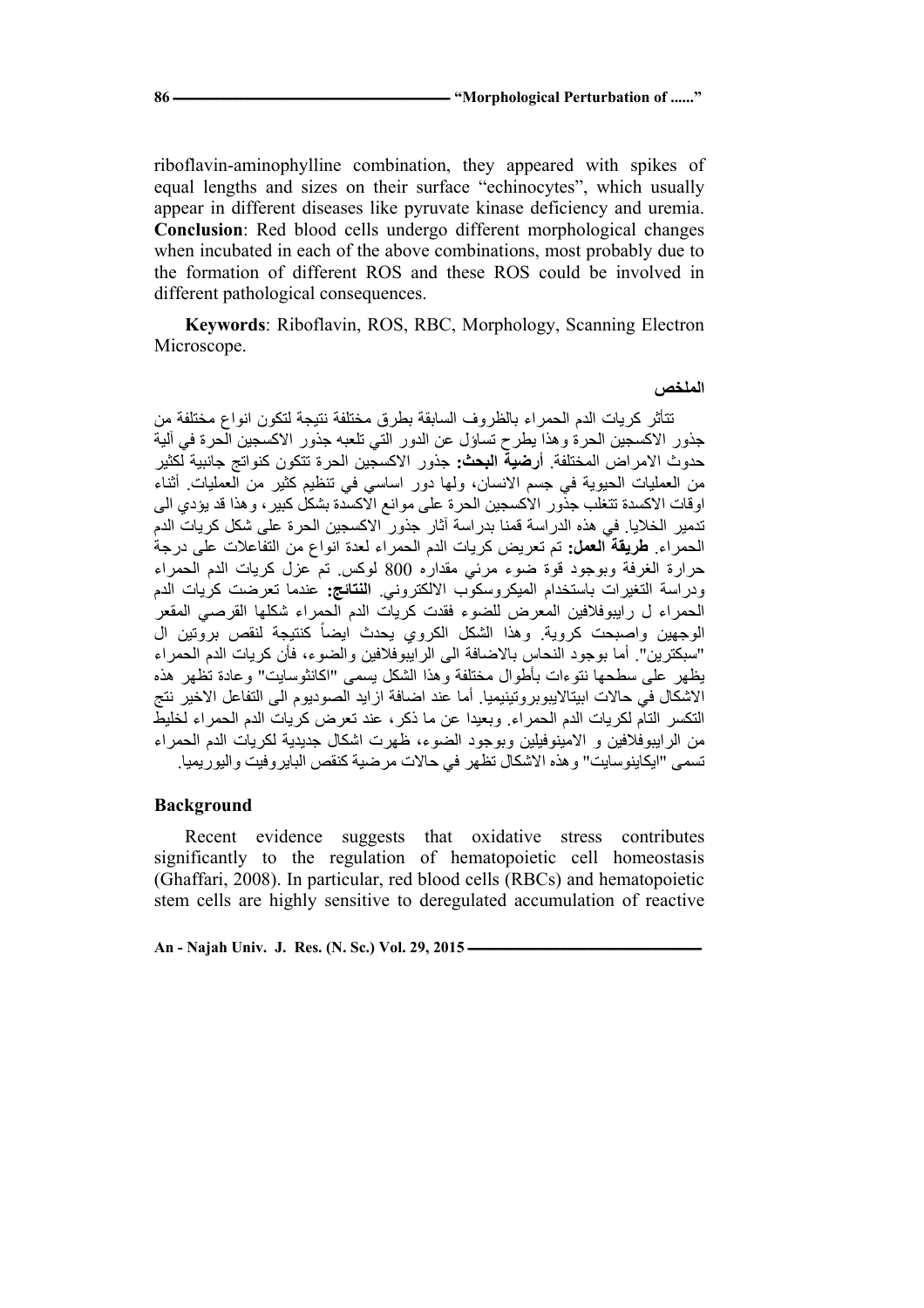oxygen species (ROS). Unchecked ROS accumulation often leads to hemolysis and the premature destruction of RBCs. In addition, the process of erythroid cell formation is also sensitive to ROS accumulation and oxidative stress (Ghaffari, 2008). Oxidative stress is a state where increased formation of ROS overwhelms the body's antioxidant protection, and subsequently induces DNA damage, lipid peroxidation, and protein modification. Oxidative stress is thought to be the cause of numerous diseases including cancer, cardiovascular disease, diabetes, atherosclerosis, neurological disorders and chronic inflammation (Jomova & Valko, 2011; Touyz, 2004).

Erythroid precursors synthesize and accumulate hemoglobin as they mature, and this process includes the insertion of iron to make heme within the mitochondria of erythroid precursors. The presence of iron within the circulating erythrocytes that carry oxygen makes the cells susceptible to Fenton reaction and consequently, highly prone to oxidative damage (Marinkovic et al., 2007). Erythrocytes are exposed to high level of oxidative stress and due to the occasionally compromised protection against ROS, the life span of RBCs is shortened and premature hemolysis occurs leading to anemia (Kong et al., 2004; Lee, Chan, Kan, & Johnson, 2004).

The objective of this work is to examine the effect of different ROS on human RBCs morphology and to compare these changes with the changes induced by certain diseases. This comparison may open the door to understand how different diseases affect the human RBCs and causing their dysfunction.

#### **Materials and Methods**

Riboflavin, cupric chloride and NaN3 were obtained from Sigma Chemical Co., USA. Aminophylline was obtained from Priya pharmaceutical Co., India. All other chemicals used were of the highest purity grade available commercially.

**-***An* - Najah Univ. J. Res. (N. Sc.) Vol. 29, 2015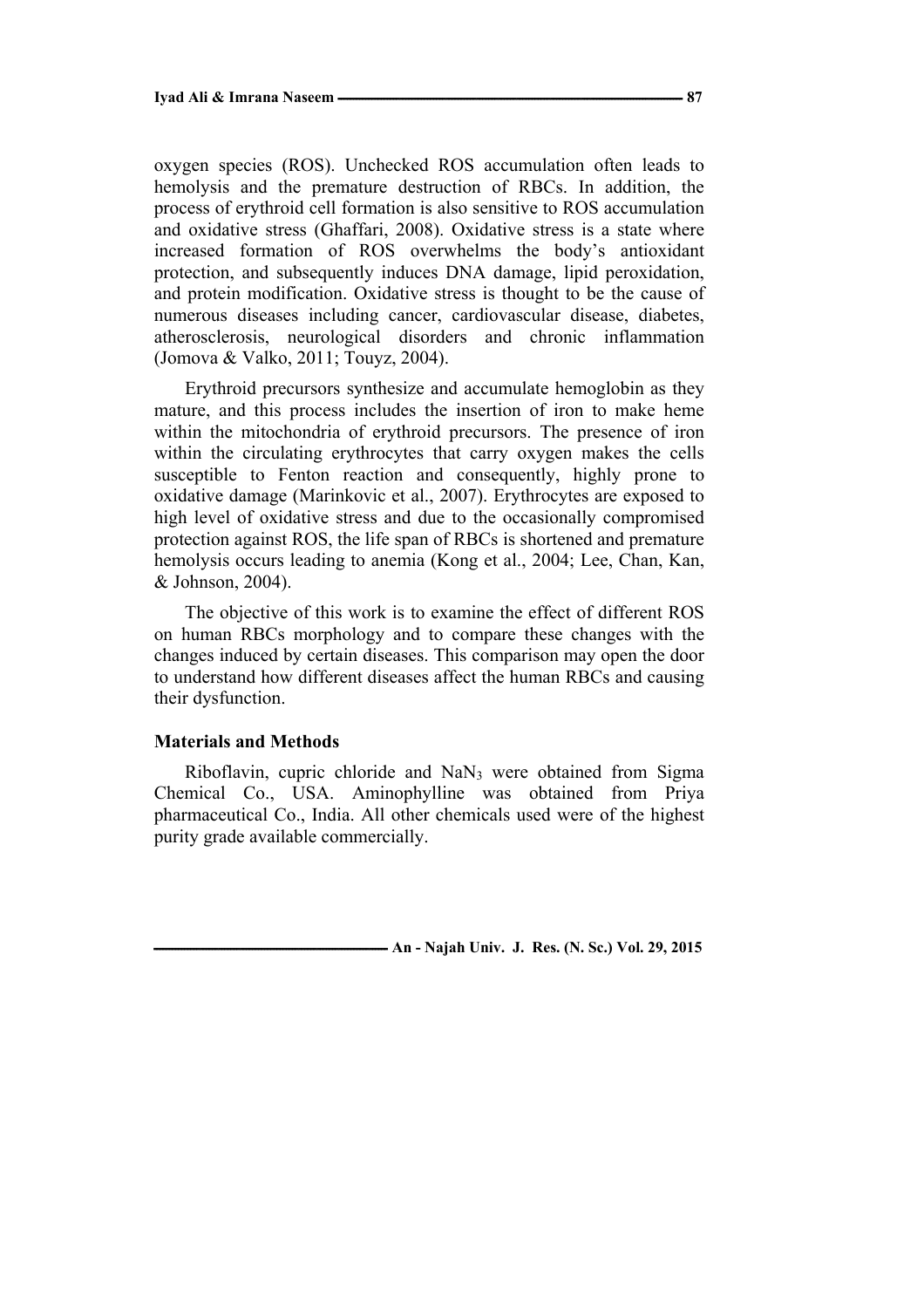#### **Preparation of RBC**

Red blood cells were prepared from fresh human blood taken from a healthy volunteer. The blood samples were collected in acid citrate dextrose and centrifuged for 10 minutes at 1500 xg at room temperature. The cells were washed three times with 5 volumes of isotonic NaCl solution. The 0.5% hematocrit reactions were carried in a suspension of 3 ml of 10 mM Tris-HCl buffer, pH 7.4, containing 0.15 M NaCl. The cells were treated with riboflavin, Cu(II), NaN<sub>3</sub> and/or aminophylline. The concentrations used in these reactions were standardized from our previous work (I. Ali, Gatasheh, & Naseem, 2000; I. Ali, Sakhnini, & Naseem, 2005; L. Ali & Naseem, 2002). The reaction mixtures were incubated at room temperature in front of 800 lux of cool fluorescent light. During the incubation period, the reaction tubes were gently inverted every 10 min to prevent cell sedimentation.

### **Scanning Electron Microscopy**

The reaction mixtures containing RBCs treated with 50  $\mu$ M riboflavin alone and in the presence of different combination are indicated in the legends. After 2 hours of incubation, RBCs from different reactions were placed on glass slides to be processed for electron microscopy. The glass slides were coated with gold by a sputter cotter, and micrographs were taken using a scanning electron microscope  $(378 \times 512)$ , Philips, Japan.

# **Results**

Riboflavin or vitamin  $B_2$  is the prosthetic group of several proteins and enzymes which is reversibly reduced by hydrogen atoms. When exposed to light, riboflavin absorbs energy and reacts via its triplet excited state with other molecules such as protonated substrates or molecular oxygen generating ROS (Frati et al., 1997). In the presence of oxygen and visible light, riboflavin has been shown to be lethal to animal and human cells in culture and induce mutations in microorganisms (I. Ali et al., 2000). Incubation of RBCs with photoilluminated riboflavin resulted in the formation of spherical-shaped RBCs called spherocytes (Fig. 1B). We have previously shown that riboflavin in the presence of

An - Najah Univ. J. Res. (N. Sc.) Vol. 29, 2015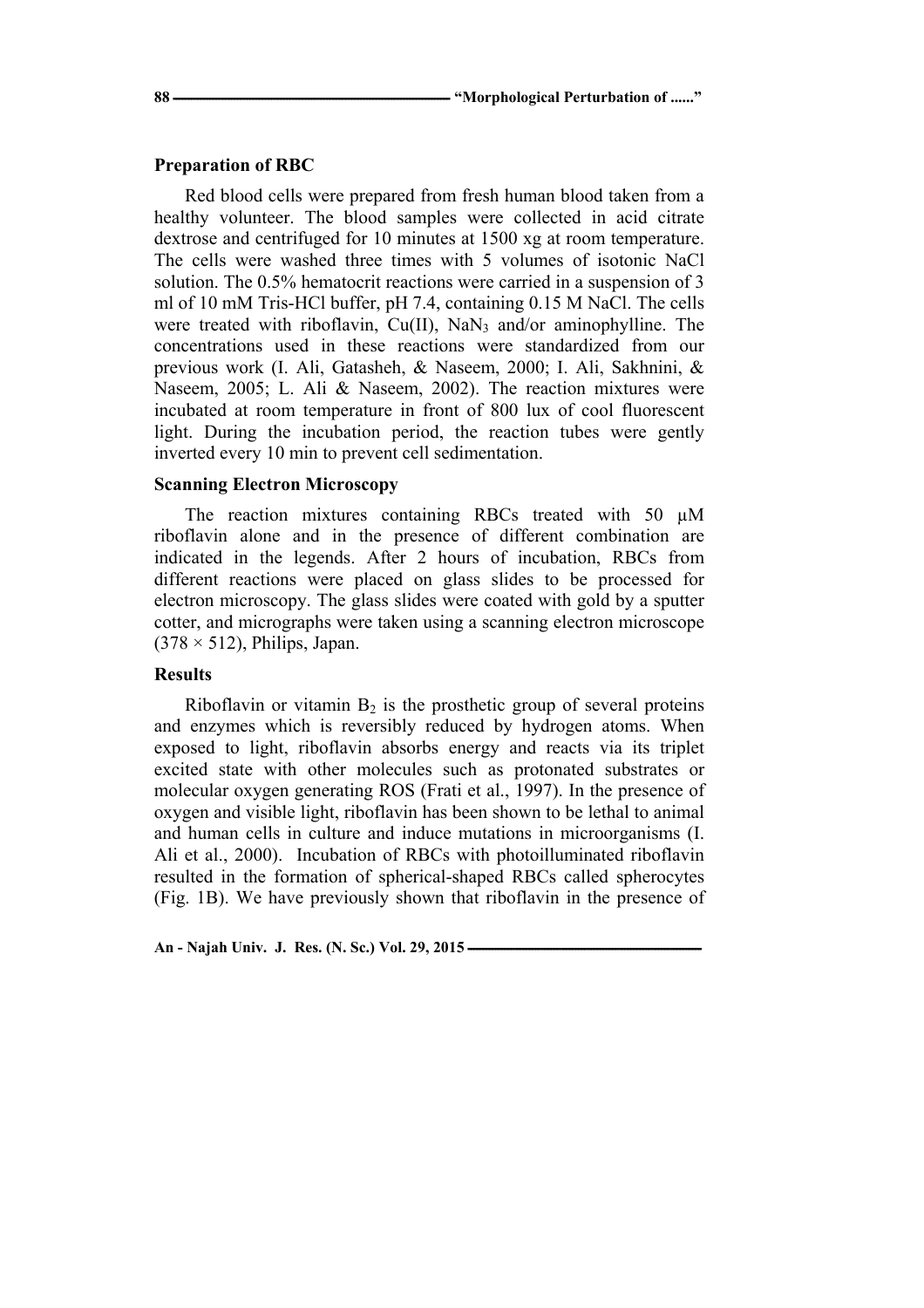Cu(II) and fluorescent light generate hydroxyl radical (<sup>\*</sup>OH) (Hasan, Ali, & Naseem, 2006) that damage calf thymus DNA and supercoiled plasmid DNA (Jazzar & Naseem, 1996), and inhibited protein (Husain, Fatima, Ali, & Naseem, 2006). When RBCs were incubated with both riboflavin and Cu(II), irregular spikes appeared on RBCs' surface (Fig. 1C). These RBCs are called acanthocytes. When  $NaN<sub>3</sub>$  was added to the riboflavin-Cu(II) system, it inhibited the photodegradation of riboflavin resulting in increased ● OH generation. Also, there is possibility of azide radical formation and its involvement in the reaction (I. Ali et al., 2005). The effect of photoilluminated riboflavin,  $Cu(II)$  and  $NaN<sub>3</sub>$  combination on RBCs is shown in Fig. (1D) and the cells were completely damaged.

Based on our earlier reports, we suggested that photoilluminated riboflavin generates the singlet and triplet excited states that, upon energy transfer, generate singlet and triplet oxygen (L. Ali & Naseem, 2002). These activated oxygen species probably attack aminophylline leading to its oxidation, generating ● OH which presumably cause inactivation and fragmentation of trypsin (Hasan et al., 2006). Figure (1E) shows the structural changes seen when RBCs were incubated with both riboflavin and aminophylline. Equally spaced projections were observed over the entire surface of RBCs and these cells are called "echinocytes".

Parallel reactions with all the above combinations were incubated in dark; in which the RBC's maintained their normal biconcave shape (Table 1).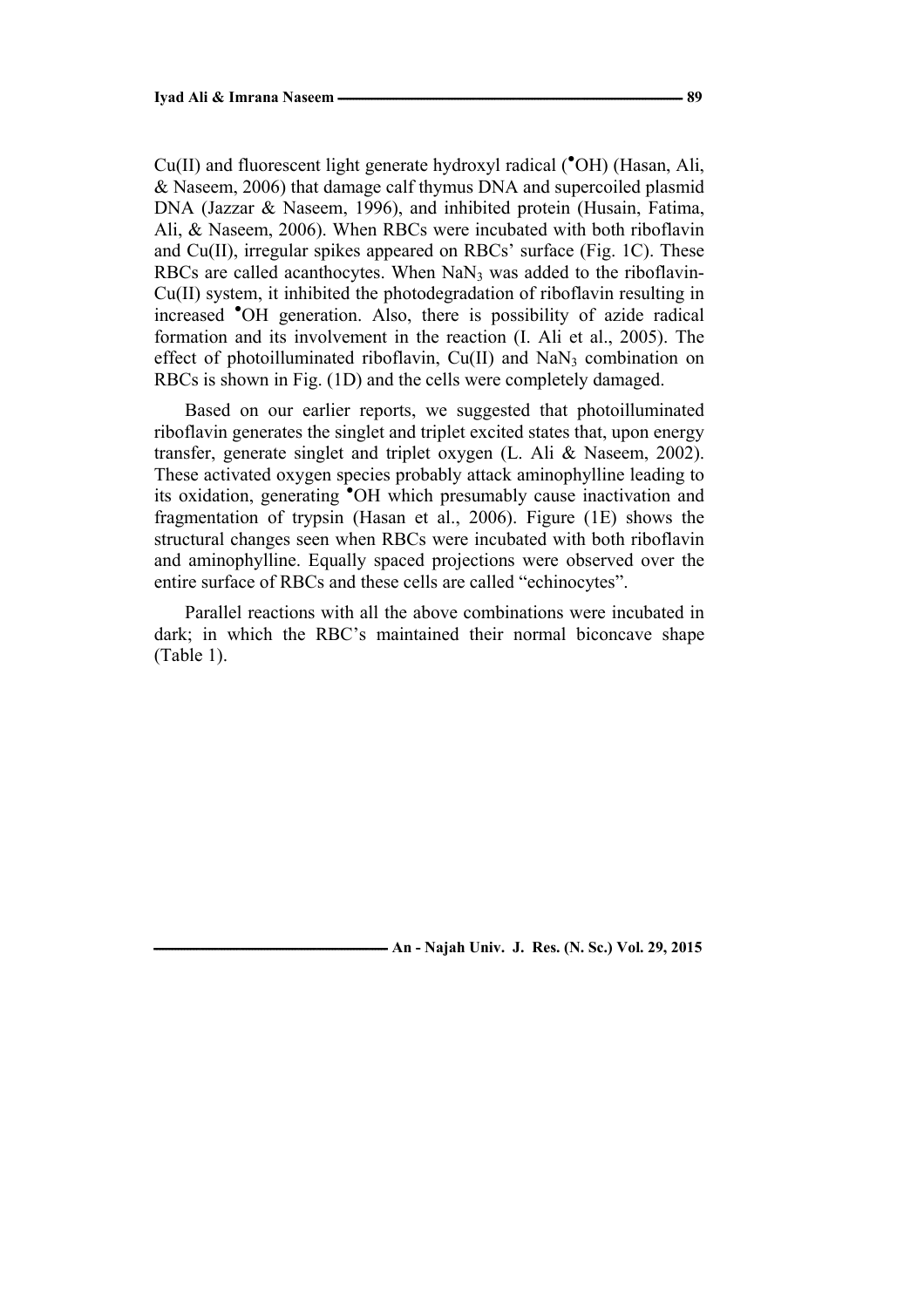#### **Discussion**

When exposed to light, riboflavin generates ROS and these ROS damage several biological molecules (I. Ali et al., 2000; Hasan et al., 2006; Husain et al., 2006). The present work studied the effect of photoactivated riboflavin alone, and in the presence of Cu(II), Cu(II) and NaN<sub>3</sub>, or aminophylline on human RBCs.

The morphological changes on RBCs shape that occurred after treatment with different reaction mixtures were studied by using scanning electron microscopy. When RBCs incubated with photoilluminated riboflavin, they lost their biconcave shape (Fig. 1A) and formed one of their pathological morphology called spherocyte (Fig. 1B). The spherocyte formation occurs due to spectrin deficiency and it is also associated with different disease states like anemia and jaundice (Ayhan et al., 2012). These structural abnormalities may result in partial  $K^+$  loss without causing hemolysis as it has been suggested in our previous study (I. Ali et al., 2000).

Copper is the therapeutic target for the treatment of Wilson's disease, where copper is accumulated in the liver and extra hepatic organs such as the brain and cornea. Patients may present with combinations of hepatic, neurological and psychiatric symptoms (Ala, Walker, Ashkan, Dooley, & Schilsky, 2007). Addition of Cu(II) to photoilluminated riboflavin (Fig. 1C) generate <sup>•</sup>OH (Hasan et al., 2006), and as a result acanthocytes were formed which are usually found in liver diseases and malabsorptive states (Saibara, 2007), and abetalipoprotienemia (Hasosah, Shesha, Sukkar, & Bassuni, 2010). Acanthocytes formation could accompany the peroxidation of lipids as suggested in our previous report (I. Ali et al., 2005).

Addition of  $NaN<sub>3</sub>$  to the riboflavin-Cu(II) combination may result in the formation of azide radical (I. Ali et al., 2005). Azide radical caused a massive damage to RBC's (Fig. 1D) and lead to extensive hemolysis. This extensive damaging effect was seen when RBCs were incubated with riboflavin-Cu(II)-NaN<sub>3</sub> combination. We propose that the enhanced damaging effect of this combination is probably due to the combined

**An - Najah Univ. J. Res. (N. Sc.) Vol. 29, 2015 ــــــــــــــــــــــــــــــــــــــــــــــــــــــــــــــــــــــــــــ**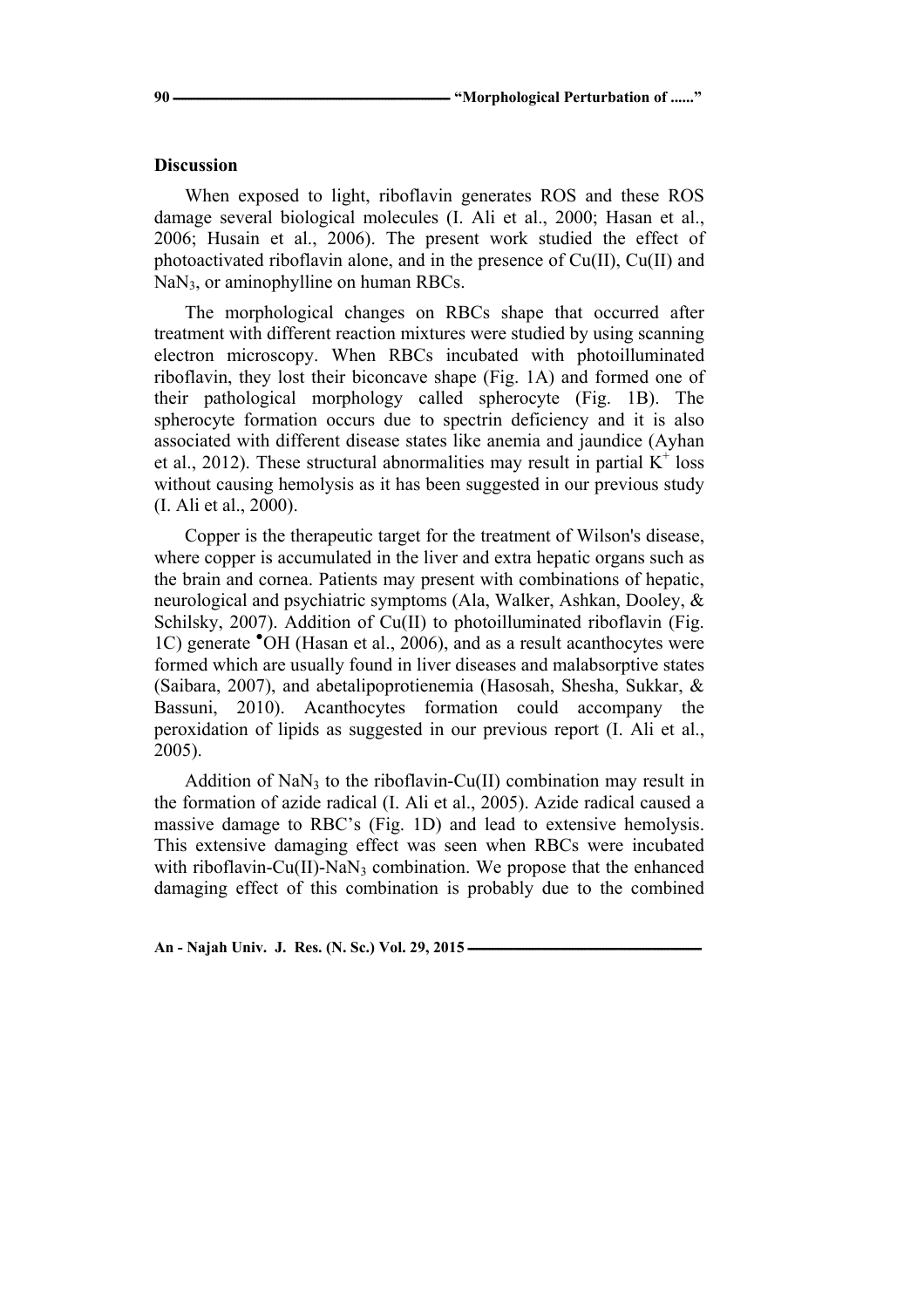effect of <sup>•</sup>OH and azide radicals produced within this combination. In other studies,  $NaN_3$  is usually used as a singlet oxygen scavenger, (Han, Hwang, Yoon, & Kang, 2011) but the present study found the opposite effect of NaN<sub>3</sub> which is in agreement with our earlier report  $(I.$  Ali et al., 2005).

Aminophylline is an anti-asthmatic drug and a known phosphodiesterase inhibitor (Hasan et al., 2006). In this experiment, we examined the effect of riboflavin-aminophylline on cells using RBCs as the target cells. Echinocytes were formed when RBCs were incubated with riboflavin-aminophylline combination in the presence of fluorescent light (Fig. 1E). There have been an association between the echinocytes formation and different diseases like thromboembolic ischemic stroke (Swanepoel & Pretorius, 2012). On the other hand, aminophylline is excreted in human milk with concentrations approximately equivalent to the maternal serum concentration. This may be critical in infants suffering from jaundice after birth who are usually subjected to phototherapy for a few days. These infants born to mothers treated with aminophylline may face a problem of having aminophylline in their blood and are subjected to phototherapy treatment at the same time. These infants may be at risk of producing large amount of ROS which may interact with aminophylline causing more damage to cells. This condition may further damage the infant's brain as more RBCs will be lyzed leading to more bilirubin production and free iron from heme degradation.

### **Conclusion**

In conclusion, different ROS species are formed in each of the above reaction mixtures (Table1). Each ROS has a different effect on RBCs morphology, ranging from spherocytes, acanthocytes, echinocytes to complete lysis. This indicates that different ROS have different mechanisms of action. The association between various RBC shapes and different diseases, and the appearance of these shapes as a result of ROS action open the eyes on further investigation about these diseases and ROS actions. This work also highlights the possibilities concerning the role of ROS in the etiology or the development of these diseases. These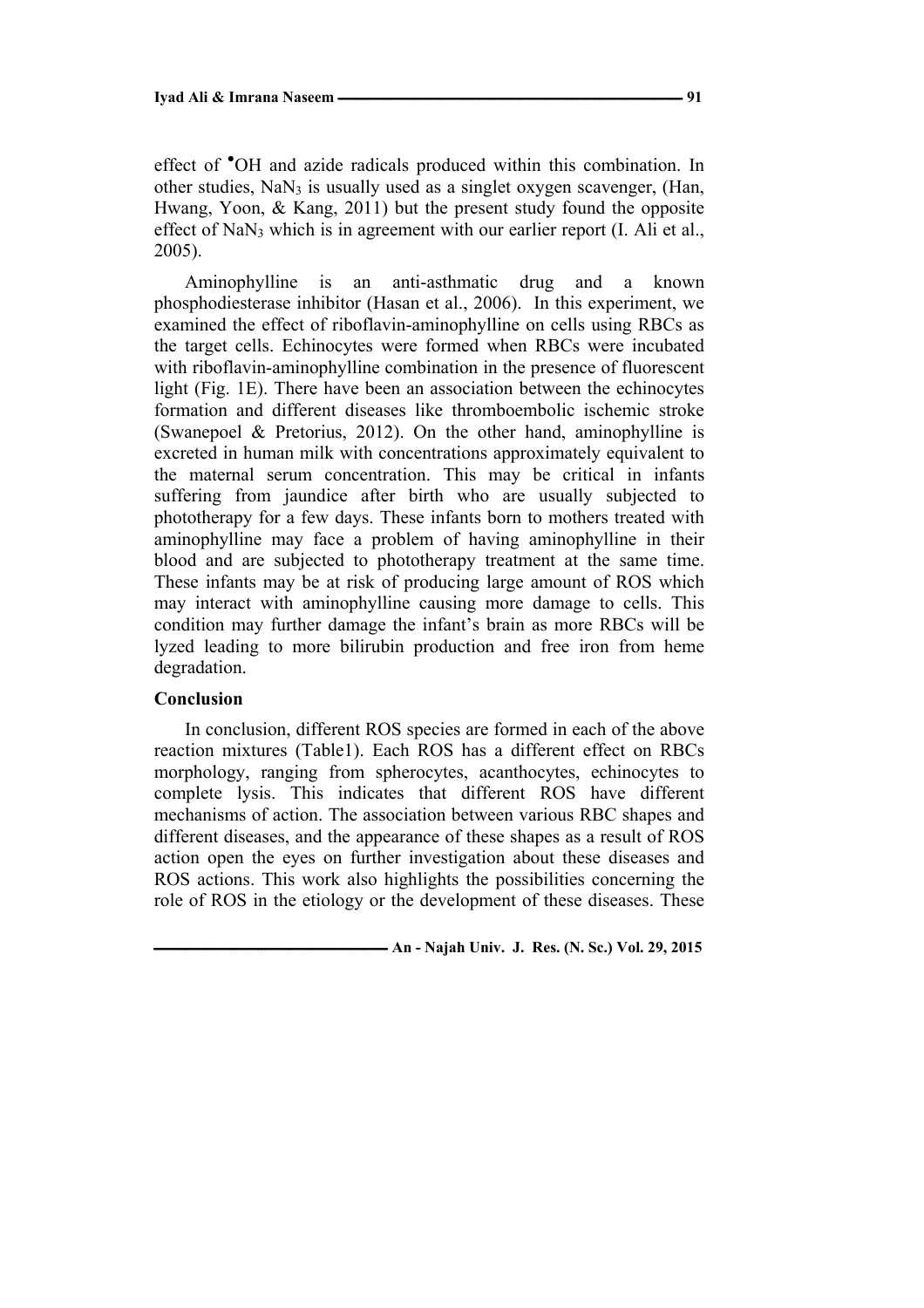possibilities require further investigation which may help in the treatment of these diseases or at least minimize their effects on RBCs.

# **Conflict of Interest**

The authors declare that there are no conflicts of interest.

# **Legends**





Figure (1): Scan electron microscopy of RBCs incubated with different reaction mixtures. (A) Normal RBCs; (B) RBCs treated with 50 $\mu$ M riboflavin alone; (C)

An - Najah Univ. J. Res. (N. Sc.) Vol. 29, 2015 -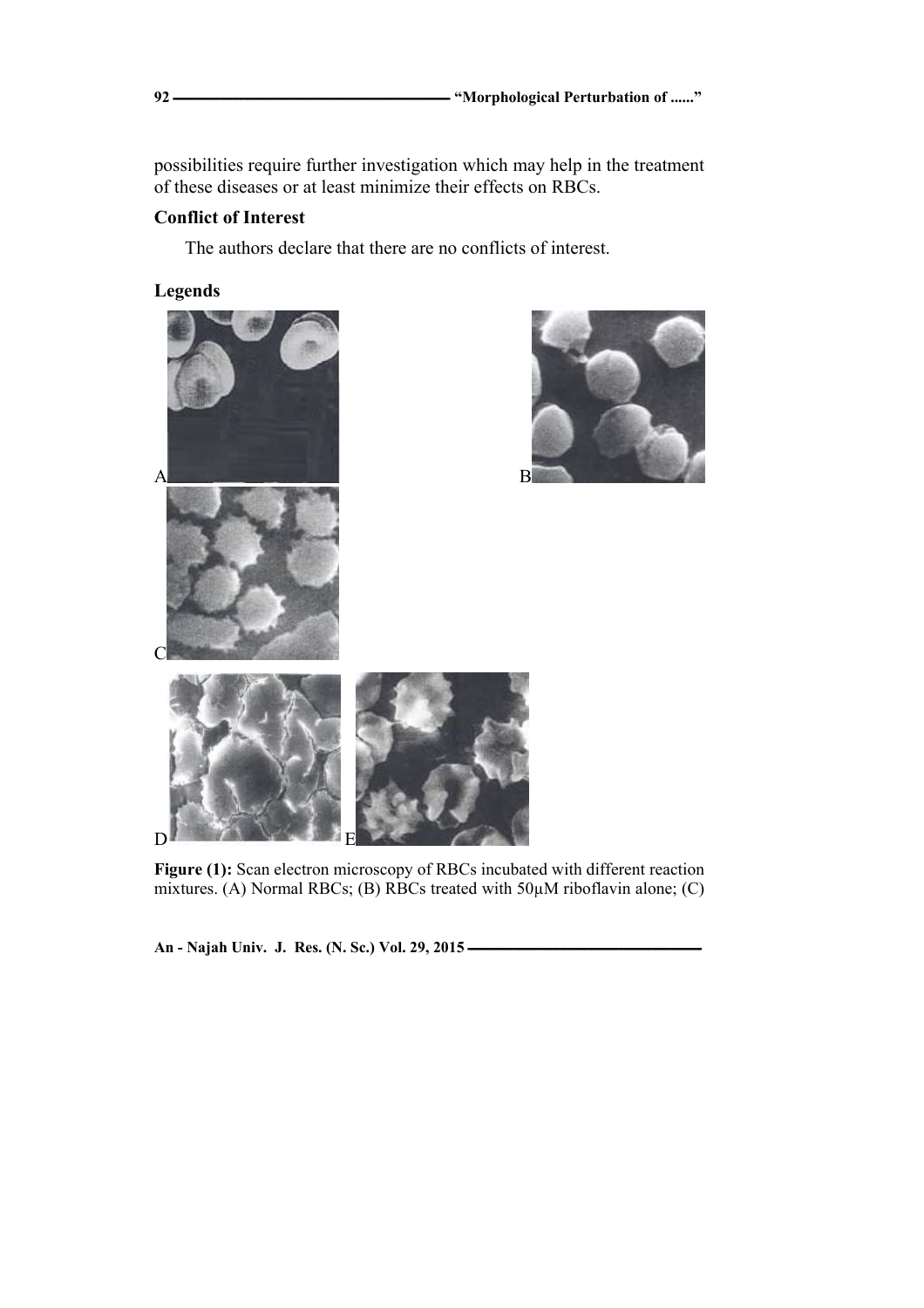RBCs treated with 50 $\mu$ M riboflavin and 100 $\mu$ M Cu(II); (D) RBCs treated with 50 $\mu$ M riboflavin, 100 $\mu$ M Cu(II) and 20 $\mu$ M NaN<sub>3</sub>; (E) RBCs treated by 50 $\mu$ M riboflavin and 20µM aminophylline. The reaction mixtures were incubated at room temperature in 800 lux of cool fluorescent light for 30 minutes.

**Table (1):** Comparisons between the changes occur in the RBCs structure when treated with different combinations and incubated in fluorescent light and in dark. (A) Normal RBCs; (B) RBCs treated with 50µM riboflavin alone; (C) RBCs treated with 50µM riboflavin and 100µM Cu(II); (D) RBCs treated with 50µM riboflavin, 100µM Cu(II) and  $20\mu$ M NaN<sub>3</sub>; (E) RBCs treated by  $50\mu$ M riboflavin and  $20\mu$ M aminophylline. The reaction mixture was incubated at room temperature in 800 lux of cool fluorescent light for 30 minutes.

| Table 1                                                       | (A)                        | (B)                                                                      | (C)                         | (D)                                                     | (E)                                          |
|---------------------------------------------------------------|----------------------------|--------------------------------------------------------------------------|-----------------------------|---------------------------------------------------------|----------------------------------------------|
| <b>Combinations</b><br>Conditions                             | Normal<br>saline<br>buffer | Riboflavin<br>alone                                                      | Riboflavin<br>$+$<br>Cu(II) | Riboflavin<br>$+ Cu(II) +$<br>NaN <sub>3</sub>          | $Riboflavin +$<br>aminophylline              |
| <b>RBCs</b><br>shape<br>(fluorescent<br>light)                | Biconcay<br>e shape        | Spherocytes                                                              | Acanthocytes                | Completel<br>y damaged<br>cells                         | Echinocytes                                  |
| Expected<br><b>ROS</b><br>generated<br>(fluorescent<br>light) | Nil                        | Singlet<br>oxygen,<br>superoxide<br>radical<br>&<br>hydrogen<br>peroxide | Hydroxyl<br>radical         | Hydroxyl<br>radical and<br>possibly<br>azide<br>radical | Hydroxyl<br>radical &<br>unknown<br>products |
| <b>RBCs</b><br>shape                                          | Biconcay                   | <b>Biconcave</b>                                                         | Biconcave                   | Biconcave                                               | Biconcave                                    |
| (dark)                                                        | e shape                    | shape                                                                    | shape                       | shape                                                   | shape                                        |
| Expected<br><b>ROS</b><br>generated<br>(dark)                 | Nil                        | Nil                                                                      | Nil                         | Nil                                                     | Nil                                          |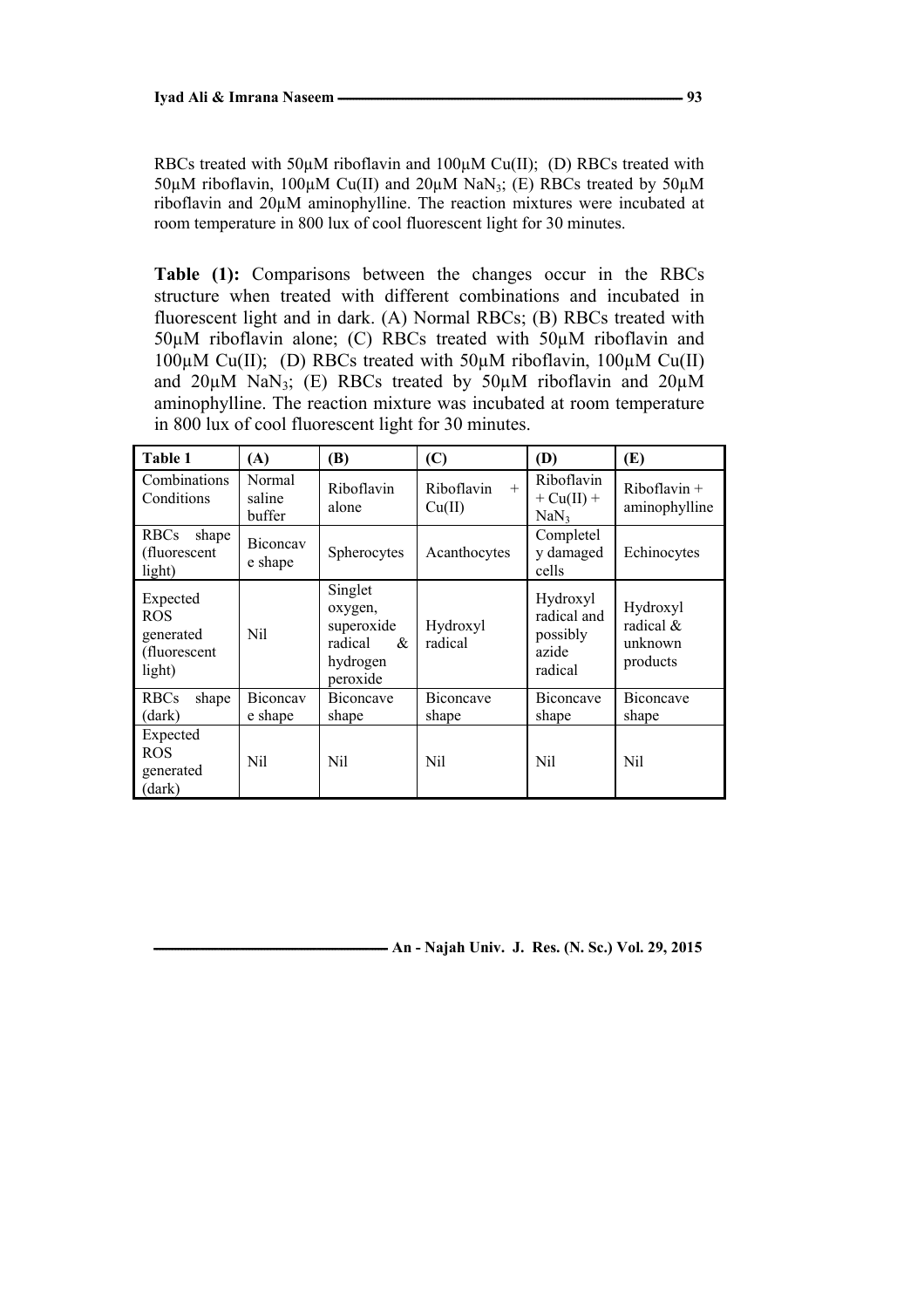# **References**

- − Ala, A. Walker, A. P. Ashkan, K. Dooley, J. S. & Schilsky, M. L. (2007). *Wilson's disease*. Lancet, 369(9559), 397-408. doi: 10.1016/S0140-6736(07)60196-2.
- − Ali, I. Gatasheh, M. K. & Naseem, I. (2000). *Hemolysis of human red blood cells by riboflavin-Cu(II) system*. Biochim Biophys Acta, 1523(2-3), 225-229.
- − Ali, I. Sakhnini, N. & Naseem, I. (2005). *Hemolysis of human red blood cells by riboflavin-Cu(II) system: enhancement by azide*. Biochemistry (Mosc), *70*(9), 1011-1014.
- − Ali, L. & Naseem, I. (2002). *Hemolysis of human red blood cells by combination of riboflavin and aminophylline*. Life Sci, 70(17), 2013- 2022.
- − Ayhan, A. C. Yildiz, I. Yuzbasioglu, S. Celkan, T. Apak, H. Ozkan, A. & Karaman, S. (2012). *Erythrocyte membrane protein defects in hereditary spherocytosis patients in Turkish population*. Hematology, 17(4), 232-236. doi: 10.1179/ 1607845412Y. 0000000001.
- − Frati, E. Khatib, A. M. Front, P. Panasyuk, A. Aprile, F. & Mitrovic, D. R. (1997). *Degradation of hyaluronic acid by photosensitized riboflavin in vitro. Modulation of the effect by transition metals, radical quenchers, and metal chelators*. Free Radic Biol Med, 22(7), 1139-1144.
- − Ghaffari, S. (2008*). Oxidative stress in the regulation of normal and neoplastic hematopoiesis*. Antioxid Redox Signal, 10(11), 1923- 1940. doi: 10.1089/ars.2008.2142
- − Han, S. K. Hwang, T. M. Yoon, Y. & Kang, J. W. (2011). *Evidence of singlet oxygen and hydroxyl radical formation in aqueous goethite suspension using spin-trapping electron paramagnetic resonance*

An - Najah Univ. J. Res. (N. Sc.) Vol. 29, 2015 -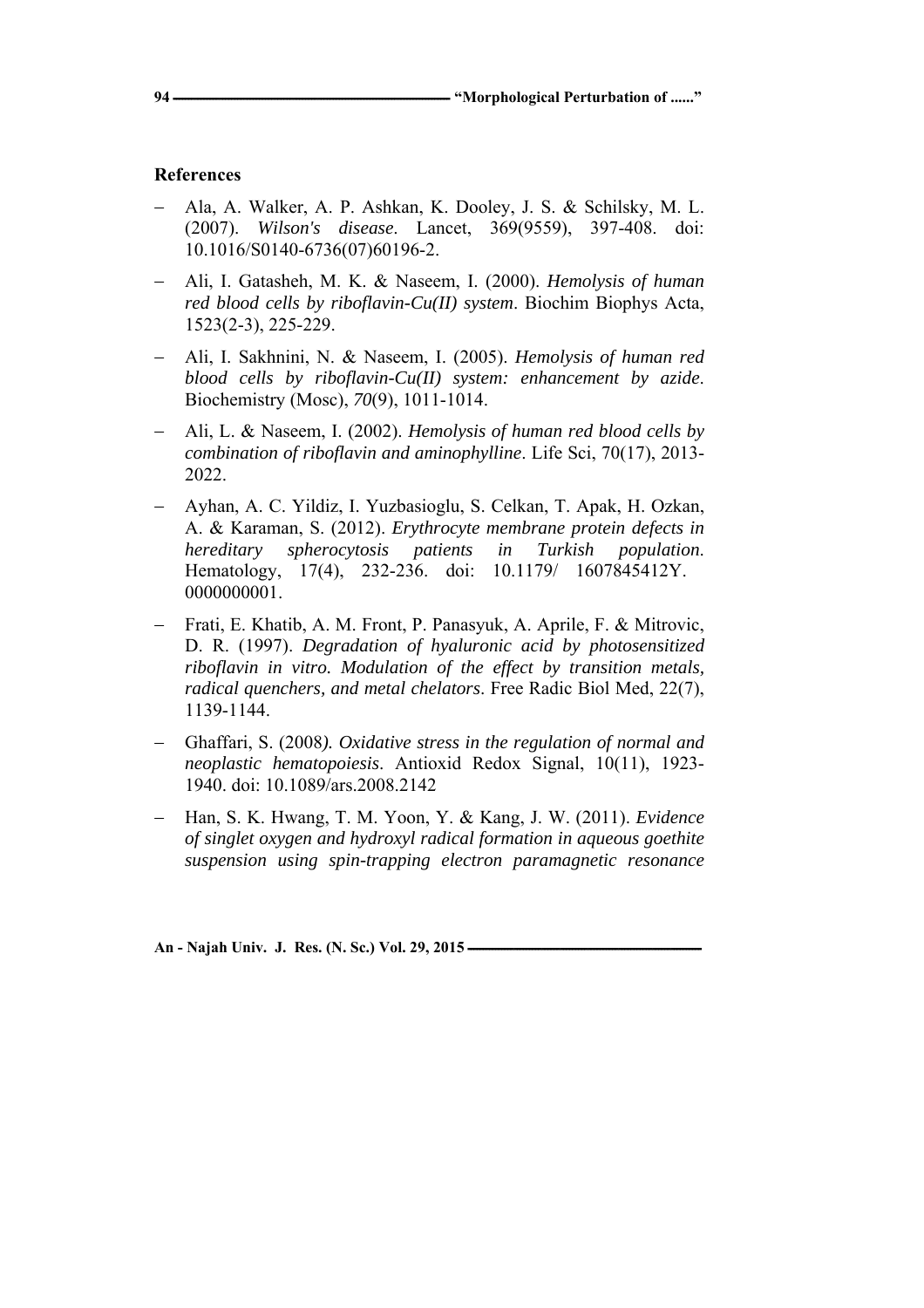*(EPR)*. Chemosphere, 84(8), 1095-1101. doi: 10.1016/ j.chemosphere. 2011.04.051

- − Hasan, N. Ali, I. & Naseem, I. (2006). *Photodynamic inactivation of trypsin by the aminophylline-riboflavin system: involvement of hydroxyl radical*. Med Sci Monit, 12(8), BR283-289.
- − Hasosah, M. Y. Shesha, S. J. Sukkar, G. A. & Bassuni, W. Y. (2010). *Rickets and dysmorphic findings in a child with abetalipoproteinemia*. Saudi Med J, 31(10), 1169-1171.
- − Husain, E. Fatima, R. A. Ali, I. A. & Naseem, I. (2006). *Photoilluminated riboflavin/riboflavin-Cu(II) inactivates trypsin: Cu(II) tilts the balance*. Indian J Biochem Biophys, 43(5), 312-318.
- − Jazzar, M. M. & Naseem, I. (1996). *Genotoxicity of photoilluminated riboflavin in the presence of Cu(II)*. Free Radic Biol Med, 21(1), 7- 14.
- − Jomova, K. & Valko, M. (2011). *Advances in metal-induced oxidative stress and human disease*. Toxicology, 283(2-3), 65-87. doi: 10.1016/j.tox.2011.03.001
- − Kong, Y. Zhou, S. Kihm, A. J. Katein, A. M. Yu, X. Gell, D. A. & Weiss, M. J. (2004). *Loss of alpha-hemoglobin-stabilizing protein impairs erythropoiesis and exacerbates beta-thalassemia*. *J Clin*  Invest, 114(10), 1457-1466. doi: 10.1172/JCI21982
- − Lee, J. M. Chan, K. Kan, Y. W. & Johnson, J. A. (2004). *Targeted disruption of Nrf2 causes regenerative immune-mediated hemolytic anemia*. Proc Natl Acad Sci U S A, 101(26), 9751-9756. doi: 10.1073/pnas.0403620101
- − Marinkovic, D. Zhang, X. Yalcin, S. Luciano, J. P. Brugnara, C. Huber, T. & Ghaffari, S. (2007). *Foxo3 is required for the regulation of oxidative stress in erythropoiesis*. J Clin Invest, 117(8), 2133- 2144. doi: 10.1172/JCI31807.